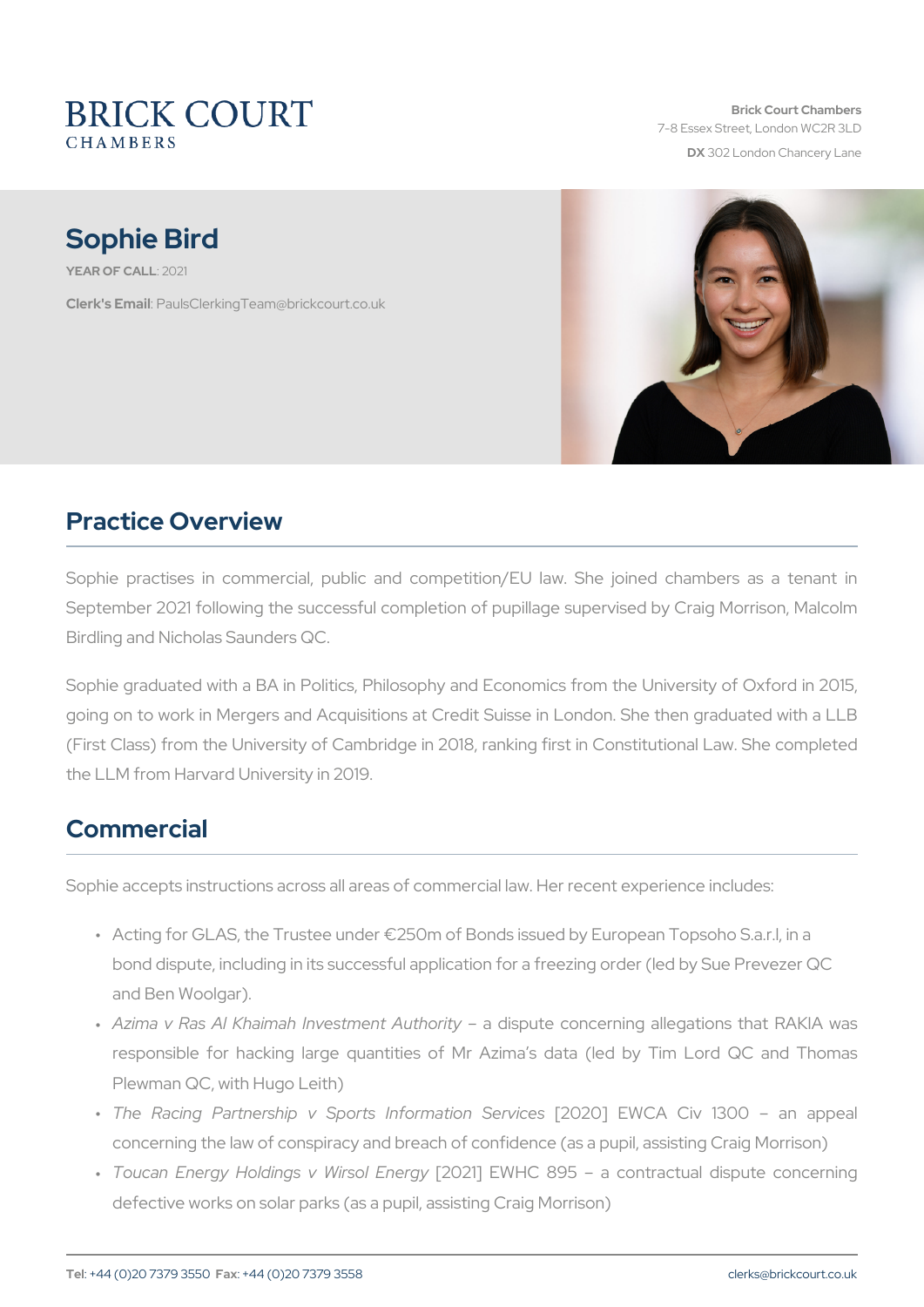" Advising a major pharmaceutical company in respect of an ongoi to patent rights (as a pupil, assisting Nicholas Saunders QC)

# Competition

Sophie accepts instructions in all types of competition law ac experience includes:

- " Merricks v Mas**defea**rddn-g collective proceedings brought against Ma 46 million individuals for damages of £14 billion (led by Mark Hos Lawrence and Hugo Leith)
- " Actepdro bofroor Privacy International in its successful application to subsequent written int teran Rlation in S, Inc. v Competition (and Mark by Sarah Love)
- " Phillip Evans v Barclays BaacntkngnfobrO Phheilsip Evans in his application out collective action against six banks, seeking damages in resp market (led by Victoria Wakefield QC and Aidan Robertson QC, with
- " Secretary of State for Health v Særpvni**e**lnimLianbaornyati**o**rsiue es trial in a clai following the European Commission s decision that Servier s pay with generic companies for perindopril were anti-competitive Saunders QC)

#### Public Law

Sophie accepts instructions across all areas of public law, civil developing a pro bono practice. Her recent experience includes:

- " Post Office Horizon IT Inquiry junior counsel for the Post Office range of issues arising out of the use of the Horizon IT system (le Henderson and Jennifer MacLeod)
- " R (Liberty) v Secretary of State for thæc**Ho.g**nefoDeLpiabnetnntyenin its chall secret surveillance powers for national security purposes, includir equipment interference (ie bulk hacking), under the Investigatory EU law and ECHR rights to private life and journalistic expression Heaton).
- " Wieder and Guarnieri v U**actted gKfiog dbe**n Applicants in the European Rights on the issue of whether the interception of a person s comm abroad falls within the Contracting State s jurisdiction for the pur Convention (led by Ben Jaffey QC and David Heaton)